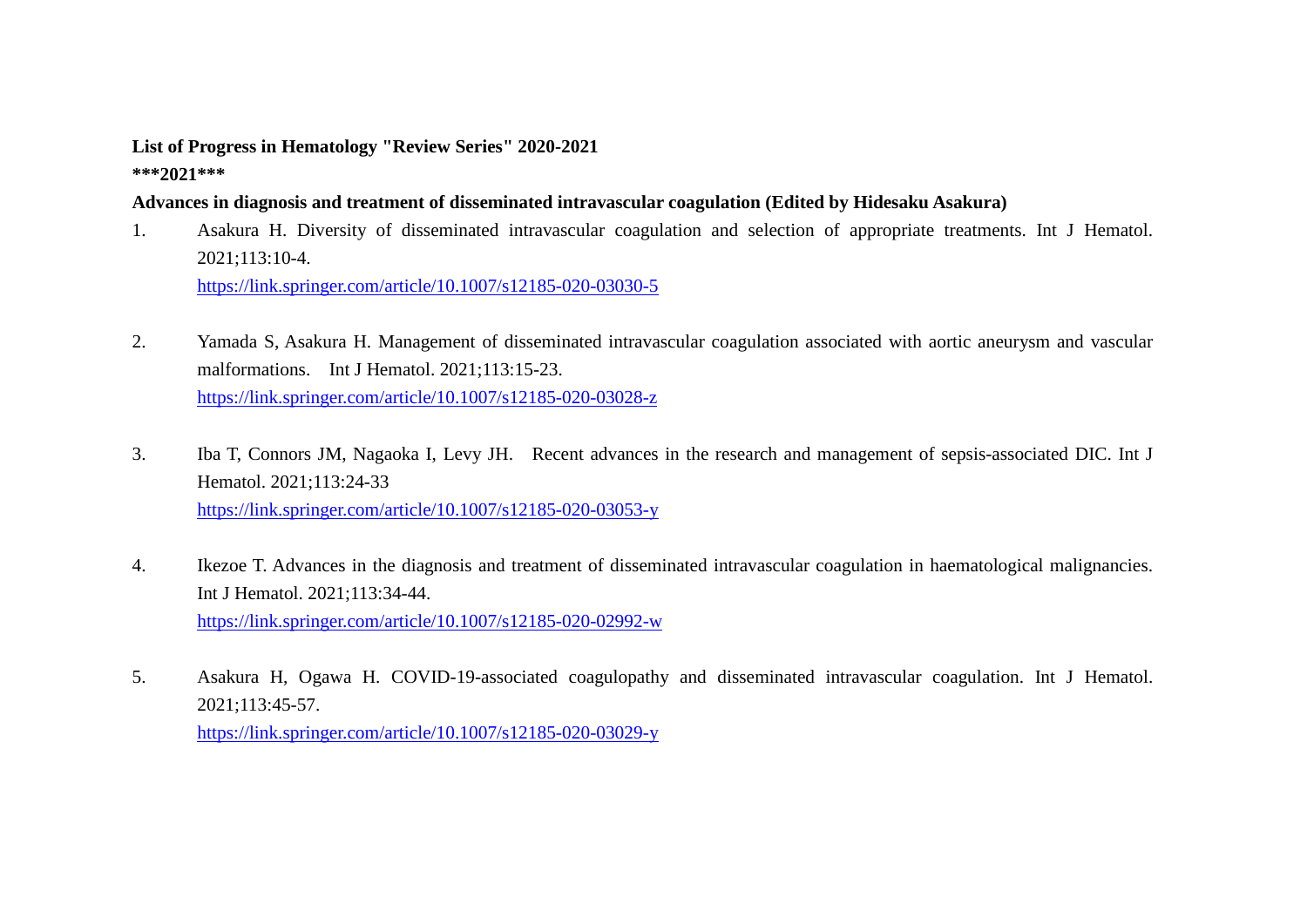### **Aiming for the final goal (Edited by Shinya Kimura)**

- 1. Kimura S. Evolution of CML treatment. Int J Hematol. 2021; 113:622-3. <https://link.springer.com/article/10.1007/s12185-021-03128-4>
- 2. Morita K, Sasaki K. Current status and novel strategy of CML. Int J Hematol. 2021; 113:624-31. <https://link.springer.com/article/10.1007/s12185-021-03127-5>
- 3. Lee H, Basso IN, Kim DDH. Target spectrum of the BCR-ABL tyrosine kinase inhibitors in chronic myeloid leukemia. Int J Hematol. 2021; 113:632-41. <https://link.springer.com/article/10.1007/s12185-021-03126-6>
- 4. Ureshino H. Treatment-free remission and immunity in chronic myeloid leukemia. Int J Hematol. 2021; 113:642-7. <https://link.springer.com/article/10.1007/s12185-021-03117-7>
- 5. Naka K. New routes to eradicating chronic myelogenous leukemia stem cells by targeting metabolism. Int J Hematol. 2021; 113:648-55. <https://link.springer.com/article/10.1007/s12185-021-03112-y>

# **CAR-T cell therapy, Now the time for the next**!**(Edited by Hiroshi Fujiwara)**

1. Fujiwara H. Efforts to maximize the potential of CAR-T therapy for cancer, from T-bodies to CAR-immune cells. Int J Hematol. 2021;114:529-31.

<https://link.springer.com/article/10.1007/s12185-021-03213-8>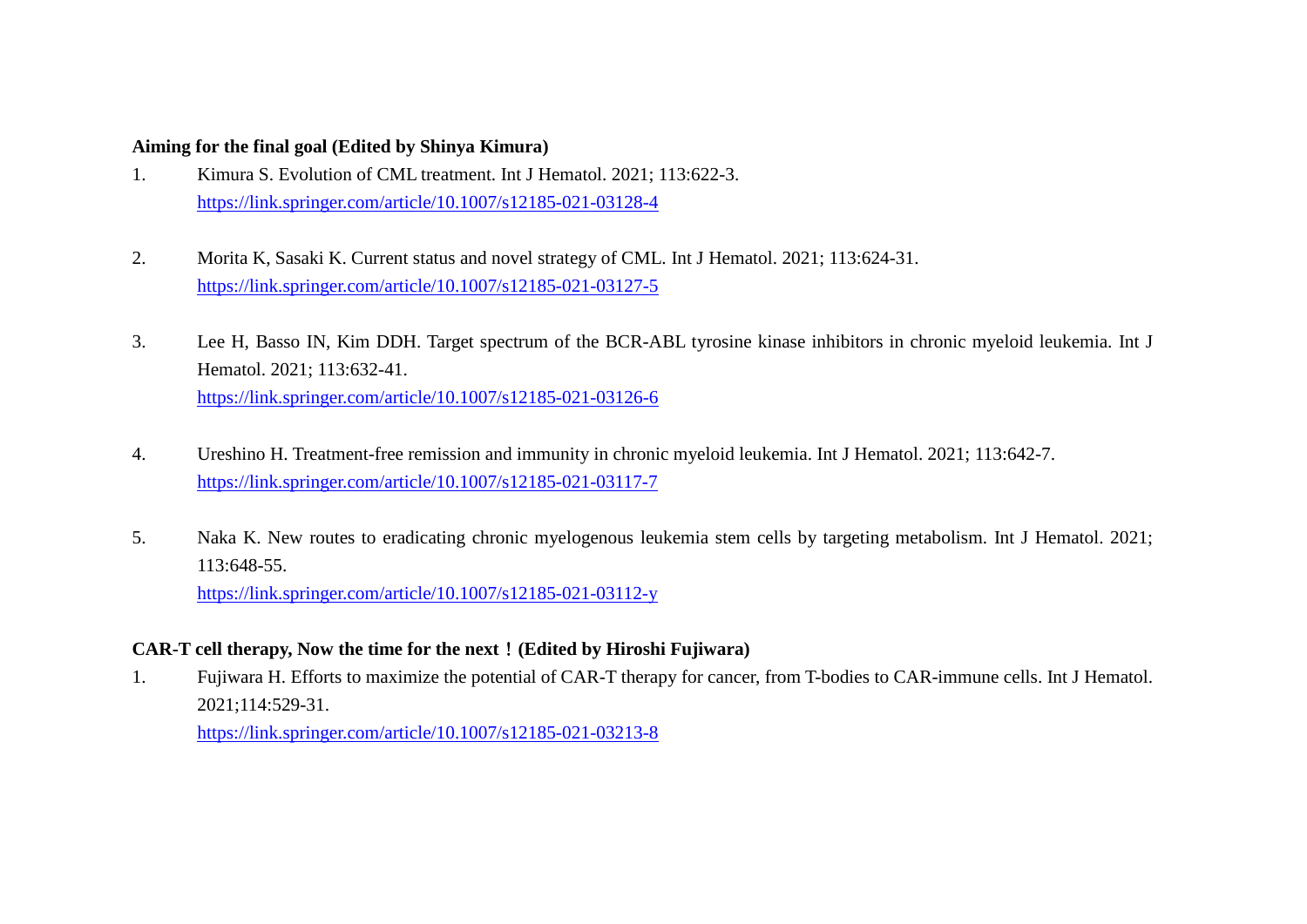- 2. Lundh S, Maji S, Melenhorst JJ. Next-generation CAR T cells to overcome current drawbacks. Int J Hematol. 2021; 114:532-43. <https://link.springer.com/article/10.1007/s12185-020-02923-9>
- 3. Wang X, Diamond DJ, Forman SJ, Nakamura R. Development of CMV-CD19 bi-specific CAR T cells with post-infusion in vivo boost using an anti-CMV vaccine. Int J Hematol. 2021; 114:544-53. <https://link.springer.com/article/10.1007/s12185-021-03215-6>
- 4. Biederstädt A, Rezvani K. Engineering the next generation of CAR-NK immunotherapies. Int J Hematol. 2021; 114:554-71. <https://link.springer.com/article/10.1007/s12185-021-03209-4>
- 5. Ueda T, Kaneko S. International Journal of Hemat Induced pluripotent stem cell-derived natural killer cells gene-modified to express chimeric antigen receptor-targeting solid tumors. Int J Hematol. 2021; 114:572-9. <https://link.springer.com/article/10.1007/s12185-020-02951-5>

#### **\*\*\*2020\*\*\***

## **Current progress and future direction in the treatment for haemophilia (Edited by Midori Shima)**

- **1.** Kitazawa T, Shima M. Emicizumab, a humanized bispecific antibody to coagulation factors IXa and X with a factor VIIIacofactor activity. Int J Hematol. 2020; 111:20–30. <https://link.springer.com/article/10.1007/s12185-018-2545-9>
- **2.** Ohmori T. Advances in gene therapy for hemophilia: basis, current status, and future perspectives. Int J Hematol. 2020; 111:31– 41.

<https://link.springer.com/article/10.1007/s12185-018-2545-9>

**3.** Chowdary P. Anti-tissue factor pathway inhibitor (TFPI) therapy: a novel approach to the treatment of haemophilia. Int J Hematol.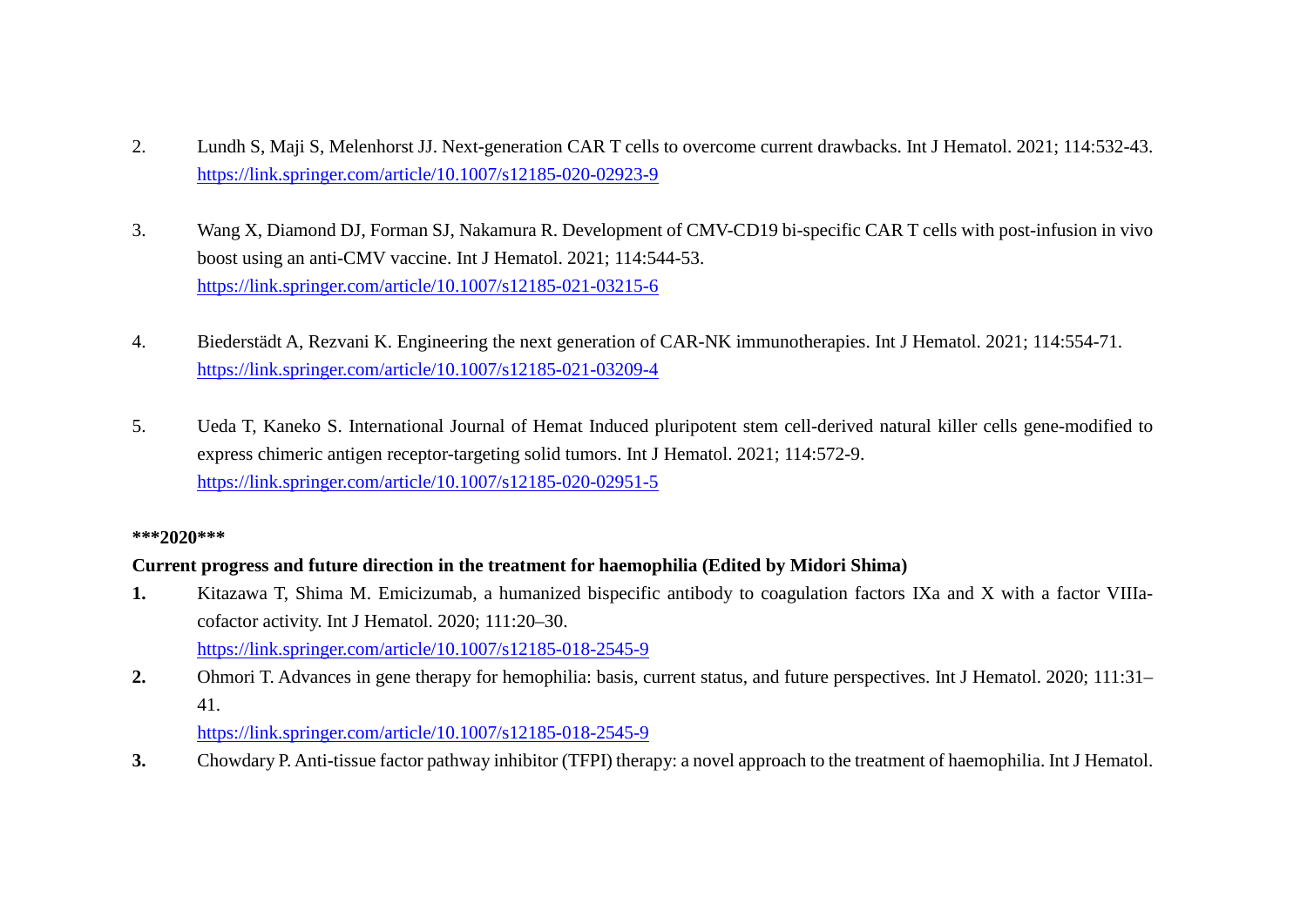2020; 111:42–50.

<https://link.springer.com/article/10.1007/s12185-018-2548-6>

# **Progress in elucidation of molecular pathophysiology and its application to therapeutic decisions of MPNs (Edited by Katsuto Takenaka)**

- **1.** Jia R, Kralovics R. Progress in elucidation of molecular pathophysiology of myeloproliferative neoplasms and its application to therapeutic decisions. Int J Hematol. 2020; 111:182–91. <https://link.springer.com/article/10.1007/s12185-019-02778-9>
- **2.** Bose P, Verstovsek S. Mutational profiling in myelofibrosis: implications for management. Int J Hematol. 2020; 111:192–9. <https://link.springer.com/article/10.1007/s12185-019-02758-z>
- **3.** Araki M, Komatsu N. The role of calreticulin mutations in myeloproliferative neoplasms. Int J Hematol. 2020; 111:200-5. <https://link.springer.com/article/10.1007/s12185-019-02800-0>
- **4.** Shide K. The role of driver mutations in myeloproliferative neoplasms: insights from mouse models. Int J Hematol. 2020; 111:206-16.

<https://link.springer.com/article/10.1007/s12185-019-02803-x>

# **Recent Advances in Biology and Treatment of Multiple Myeloma (Edited by Hirokazu Tanaka)**

- 1. Kikuchi J. Molecular basis of clonal evolution in multiple myeloma. Int J Hematol. 2020; 111:496–511. <https://link.springer.com/article/10.1007/s12185-020-02829-6>
- 2. Suzuki K. Latest treatment strategies aiming for a cure in transplant-eligible multiple myeloma patients: how I cure younger MM patients with lower cost. Int J Hematol. 2020; 111:512-8. <https://link.springer.com/article/10.1007/s12185-020-02841-w>